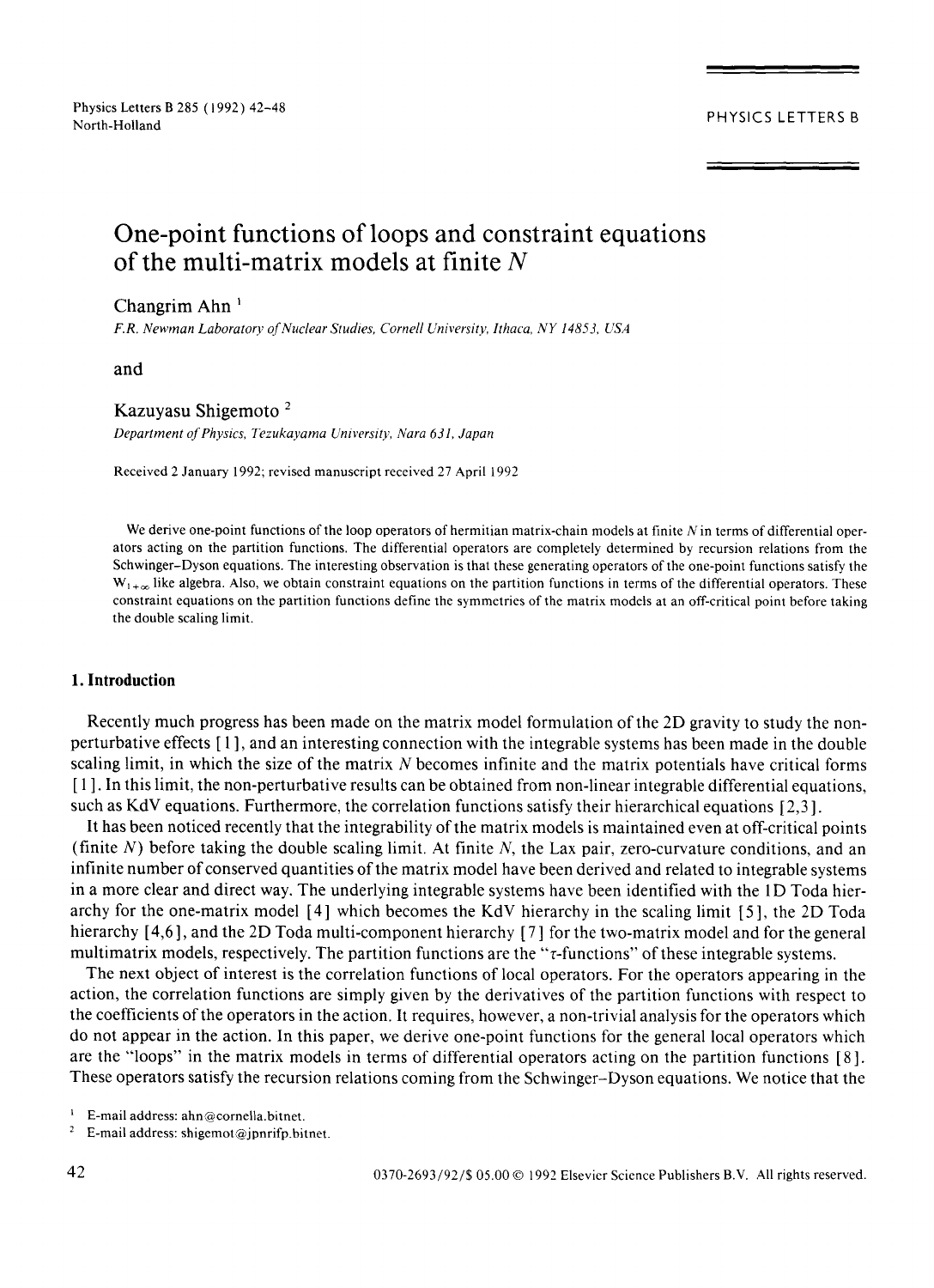commutation relations of these differential operators are similar to those of the  $W_{1+\infty}$  algebra and become exact in the continuum limit.

One important related problem is the symmetry structure of the matrix models. The Virasoro and  $W_{p+1}$  algebras have been conjectured for the  $p$  multi-matrix models as constraint equations on the partition functions in the double scaling limit [9,10 ]. The derivation of these symmetries, however, has not been made except for the one-matrix model (the Virasoro algebra) and a special two-matrix model [11] (the  $W_3$  algebra). This derivation may be possible if one considers the constraint equations of the matrix models at finite N first. Indeed, it is at finite N that the Virasoro algebras have been derived for the one-matrix model [ 5,1,2,13 ] and for the multi-matrix model [7]. In this paper, we derive most general constraint equations for the multi-matrix models in terms of the generators of the  $W_{1+\infty}$ -like algebra. These constraint equations seem to be consistent with the conjectures made in the double scaling limit.

### **2. Two-matrix model**

The partition function of the hermian two-matrix model is given by

$$
Z[{tk}; {sk}, c] = \int \mathcal{Q}U \mathcal{Q}V e^{-S},
$$
  
\n
$$
S = \mathcal{V}_1(U) + \mathcal{V}_2(V) = cUV, \quad \mathcal{V}_1(U) = \sum_{k=1}^{\infty} t_k U^k, \quad \mathcal{V}_2(V) = \sum_{k=1}^{q} s_k V^k.
$$
 (1)

Note the difference in the two potentials  $\gamma_1$  and  $\gamma_2$ ;  $\gamma_1$  is an arbitrary polynomial potential and  $\gamma_2$  is with fixed order. We want to express correlation functions in terms of  $t_k$  and their derivatives acting on the partition functions. These differential operators depend explicitly on the other parameters  $s_k$ .

The most interesting loop operators in the two-matrix models are  $Tr(V<sup>n</sup>U<sup>m</sup>)$ . The one-point functions of these loops are

$$
\langle \operatorname{Tr}(V^n U^m) \rangle = \int \mathscr{D} U \mathscr{D} V e^{-S} [\operatorname{Tr}(V^n U^m)] . \tag{2}
$$

From the Schwinger-Dyson (SD) equations,

$$
\sum_{i,j=1}^{N} \int \mathscr{D}U \mathscr{D}V \frac{\partial}{\partial X_{ij}} \left[ \left( V^{n}U^{m} \right)_{ij} e^{-S} \right] = 0 \quad (X = U, V) \quad (m, n \geq 0), \tag{3}
$$

one can derive two recursion relations as follows:

$$
c\langle Tr(V^{n+1}U^m)\rangle = \langle Tr(V^nU^mY_1'(U))\rangle - \sum_{r=0}^{m-1} \langle Tr(V^nU^{m-r-1})Tr U^r\rangle , \qquad (4)
$$

$$
c\langle \operatorname{Tr}(V^nU^{m+1})\rangle = \langle \operatorname{Tr}(V^nY_2^{\vee}(V)U^m)\rangle - \sum_{s=0}^{n-1} \langle \operatorname{Tr}V^s \operatorname{Tr}(V^{n-s-1}U^m)\rangle . \tag{5}
$$

Differential operators generating the one-point functions, defined by

$$
W_{m-n}^{(n+1)}Z[\{t_k\};\{s_k\},c] \equiv -c^n \langle \operatorname{Tr}(V^n U^m) \rangle \tag{6}
$$

satisfy the recursion relation from eq. (4),

$$
W_{m-n-1}^{(n+2)} = \sum_{r=0}^{m-1} \frac{\partial}{\partial t_r} \cdot W_{m-n-r-1}^{(n+1)} + \sum_{r=1}^{\infty} r t_r W_{m-n+r-1}^{(n+1)},
$$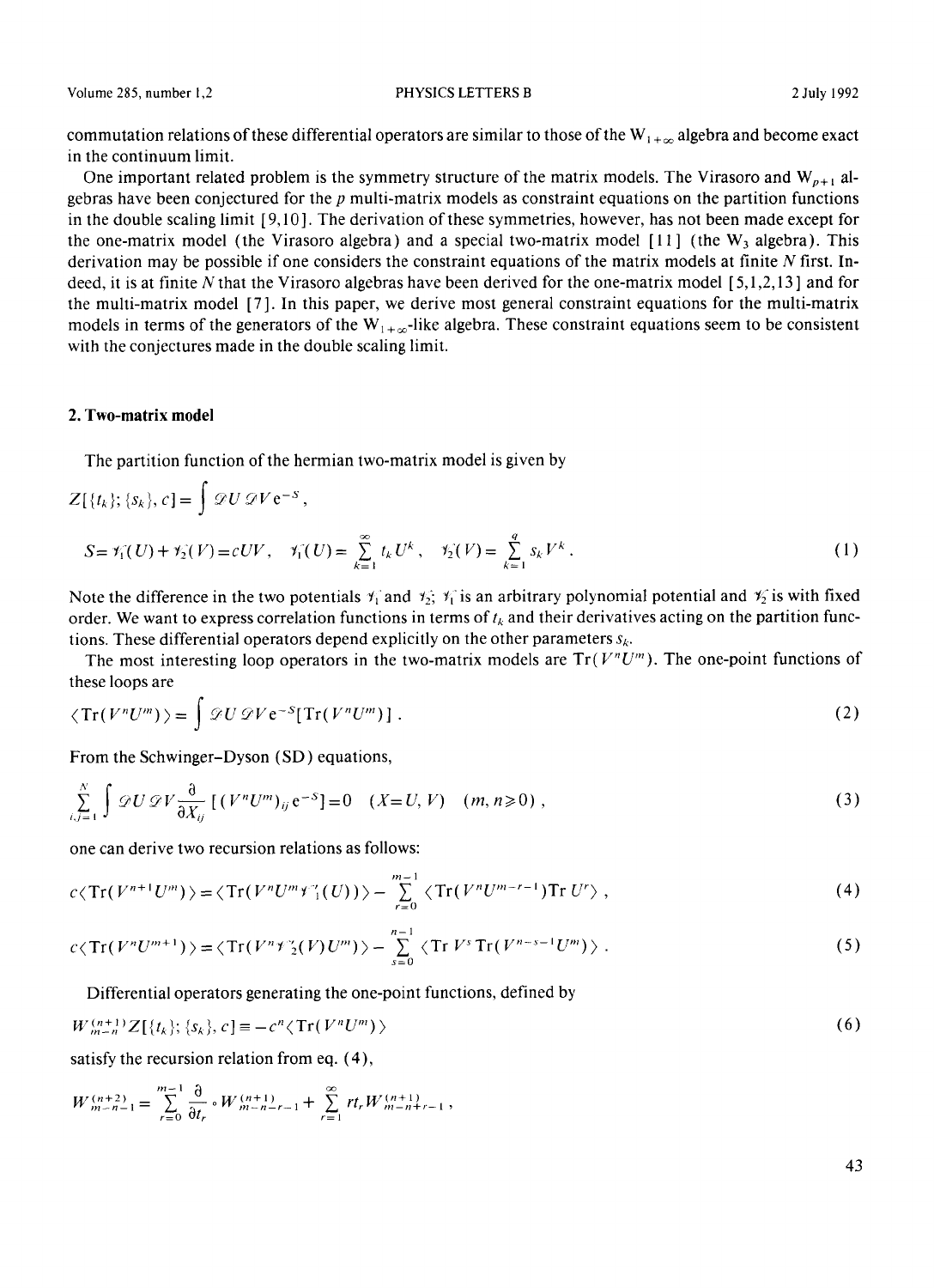$$
W_m^{(1)} = \frac{\partial}{\partial t_m}, \quad \frac{\partial}{\partial t_0} \equiv -N, \quad \text{for} \quad m, n \ge 0,
$$
\n<sup>(7)</sup>

where the symbol  $\cdot$  is defined by  $(A \cdot B)Z = A(BZ)$ . This recursion relation can be rewritten in a simple form,

$$
W_m^{(n+1)} = \sum_{r=-\infty}^{m+n-1} \underset{\times}{\times} J_r \circ W_{m-r}^{(n)} \underset{\times}{\times} \quad (n \ge 0, m \ge -n) \ , \quad J_r = \partial/\partial t_r, \quad \text{if } r > 0 \ ,
$$
  
=  $rt_r, \qquad \text{if } r < 0 \ ,$  (8)

where  $\frac{X}{X}$   $\frac{X}{X}$  denotes the normal ordering. The operator *J<sub>r</sub>* satisfy the U(1) current algebra  $[J_m, J_n]$  =  $m\delta_{m+n,0}$   $(J(z) = \sum_m J_m z^{-m+1} = \partial_z \phi$ ). Eq. (8) defines recursively the generating differential operators of the onepoint functions. If there is no upper limit in the summation range  $(m+n\rightarrow\infty)$ , it is obvious that

$$
W^{(n)}(z) = \sum_{m} W_m^{(n)} z^{-m+n} = \mathcal{K}(\partial_z \phi)^n \mathcal{K} \tag{9}
$$

These infinite number of currents  $W^{(n)}(z)$  (n=1, 2, ...) generate the  $W_{1+\infty}$  algebra [14]. For the finite values of  $m + n$ , however, the commution relations are not exactly the same as those of the  $W_{1+\infty}$  algebra. This  $W_{1+\infty}$ like algebra generates the one-point functions of the loops. It is remarkable that in the continuum limit the loop operators are given by the operators like  $Tr(U^M)$  with "lattice spacing"  $a \rightarrow 0$  and "lattice size"  $M \rightarrow \infty$  while keeping *aM* finite. Therefore, the  $W_{1+\infty}$  algebra generates the one-point functions in the double scaling limit.

For explicit examples and later use, we write explicit expressions for  $W_m^{(2)}$ ,  $W_m^{(3)}$ ,

$$
W_m^{(2)} = \sum_{r=0}^m \delta_r \delta_{m-r} + \sum_{r>0} r t_r \delta_{m+r},
$$
  
\n
$$
W_m^{(3)} = \sum_{r=0}^{m+1} \sum_{s=0}^{m-r} \delta_r \delta_s \delta_{m-r-s} + \sum_{r>0} r t_r \left( \sum_{s=0}^{m+1} \delta_s \delta_{m+r-s} + \sum_{s=0}^{m+r} \delta_s \delta_{m+r-s} \right) + \sum_{r,s=0}^{\infty} r t_r s t_s \delta_{m+r+s}
$$
  
\n
$$
+ \frac{1}{2} (m+2) (m+1) \delta_m,
$$
\n(10)

where  $\partial_{m} = \partial/\partial t_{m}$  and W<sub>m</sub><sup>2</sup> can be identified with the Virasoro generator L<sub>m</sub> as it satisfies the classical Virasoro algebra  $[L_m, L_n] = (m-n)L_{m+n}$ .

Now consider the constraint equations on the partition function. One can express eq. ( 5 ) with the one-point generating operators as follows:

$$
\hat{W}_{m}^{(n+1)}Z[\{t_{k}\};\{s_{k}\},c] = 0, \quad \text{for } n \geqslant 0, m \geqslant -n,
$$
\n
$$
\hat{W}_{m}^{(n+1)} = W_{m}^{(n+1)} - \sum_{k=1}^{q} \frac{k s_{k}}{c^{k}} W_{m-k}^{(k+n)} - \sum_{k=0}^{n-1} W_{m+k}^{(n-k)} \circ W_{-k}^{(k+1)}.
$$
\n(11)

Not all of these constraints are independent. In fact, we can prove that only the  $\hat{W}_{\mu}^{(1)}$  are independent by showing the following relation from eqs. (4) and ( 11 )

$$
\hat{W}_m^{(n+1)} = \sum_{r=-\infty}^{m+n-1} \underset{\times}{\times} J_r \circ \hat{W}_{m-r}^{(n)} \times (n \ge 0, m \ge -n) . \tag{12}
$$

If  $\hat{W}_{m}^{(1)}Z=0$ ,  $\hat{W}_{m}^{(n>1)}Z=0$  are automatically satisfied. Therefore, the constraint equations for the two-matrix models become

$$
\hat{W}_{m}^{(1)}Z = \left(\frac{\partial}{\partial t_{m}} - \sum_{k=1}^{g} \frac{k s_{k}}{c^{k}} W_{m-k}^{(k)}\right) Z = 0.
$$
\n(13)

As one can see in eq. (13), the constraints are linear combinations of the generators of the  $W_{1+x}$ -like algebra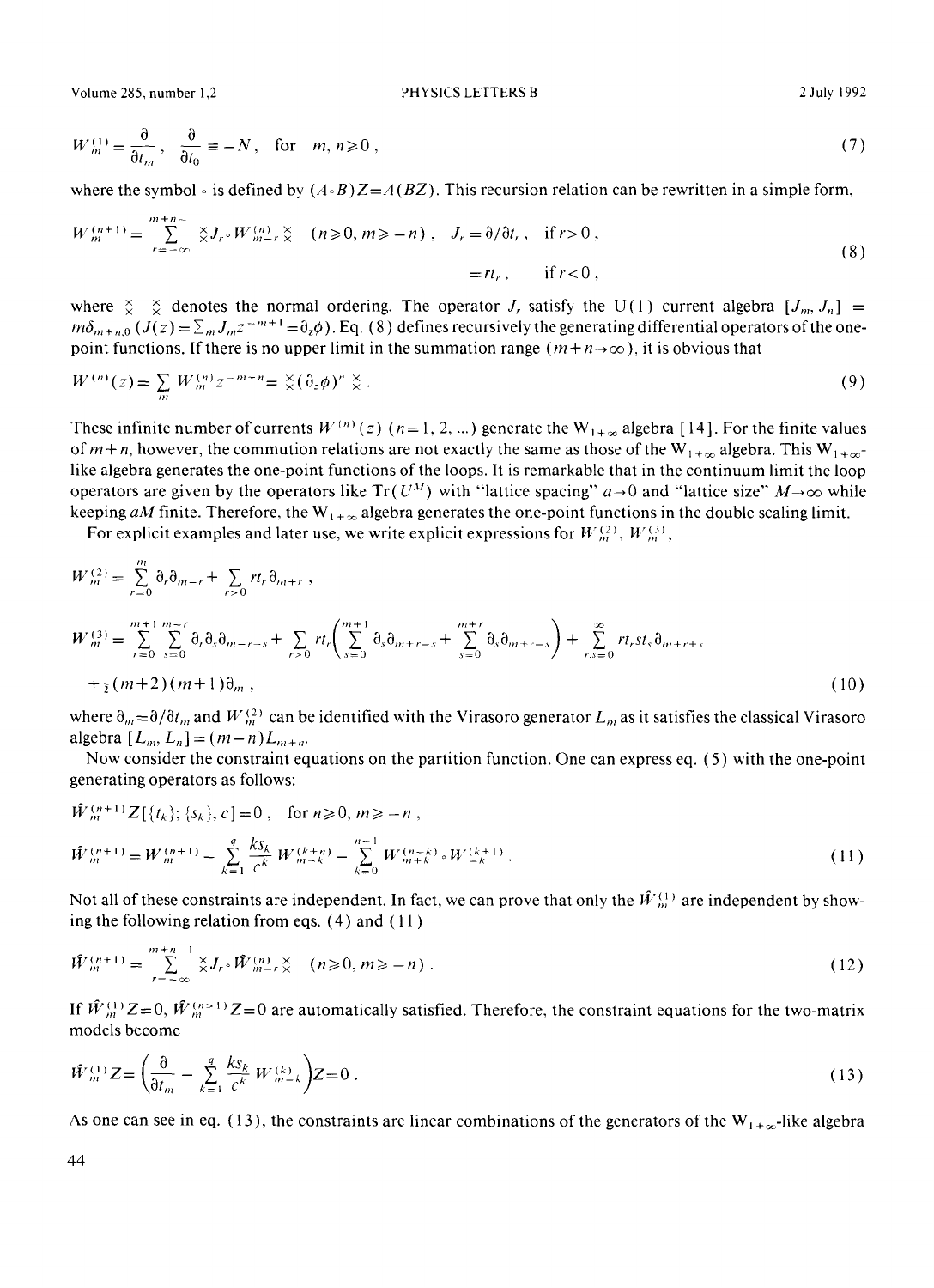with the coefficients of the second potential  $f_2$ . In the continuum limit, the constraint equations are given by the W<sub>1+∞</sub> algebra. Furthermore, for a special potential  $\mathcal{V}_2$ , the operators  $\hat{W}_m^{(1)}$  may generate a subalgebra of the  $W_{1+\infty}$ , say, the  $W_n$  algebra.

One can realize the  $W_{1+\infty}$ -like algebra as a symmetry of the matrix model in the context of quantum field theory. In the ordinary quantum field theory, the symmetry can be found as infinitesimal changes of the quantum fields which leave the action invariant. For the matrix model, this can be done by the following generators  $A_{m,n}$ ,  $B_{m,n}$  defined by

$$
A_{m,n}[e^{-S}] = \sum_{i,j=1}^{N} \frac{\partial}{\partial U_{ij}} [(U^{m}V^{n})_{i,j}e^{-S}], \quad B_{m,n}[e^{-S}] = \sum_{i,j=1}^{N} \frac{\partial}{\partial V_{ij}} [(U^{m}V^{n})_{i,j}e^{-S}]. \tag{14}
$$

The generators  $A_{m,n}$  and  $B_{m,n}$  satisfy the following closed commutation relations:

$$
[A_{m,0}, B_{k,l}] + kB_{m+k-1,l}, \quad [A_{m,n}, B_{0,l}] = -nA_{m,n+l-1}, \quad [A_{m,1}, B_{1,l}] = B_{m,l+1} - A_{m+1,l}.
$$
 (15)

Note that  $\langle A_{m,n}[e^{-S}] \rangle = \langle B_{m,n}[e^{-S}] \rangle = 0$  from the SD equations (3), which become the constraint equations as shown above. This realization makes it simple to prove the statement that only the  $n=1$  constraints are independent. This comes from the fact that  $\langle B_{m,n}[e^{-S}]\rangle = 0$  can be obtained from  $\langle B_{m,0}[e^{-S}]\rangle = 0$  by using the commutation relations (15). In fact, it is not difficult to see that  $\{A_{0,0}, A_{2,1}, B_{1,0}, B_{0,2}\}$  are enough to generate the constraints.

### **3. Multi-matrix** models

The multi-matrix models with p hermitian matrix variables  $U_a$  have the partition function

$$
Z[\{t_k\}; \{s_{a,k}\}, \{c_a\}] = \int \prod_{a=1}^p \mathcal{D} U_a e^{-S}, \quad S = \text{Tr}\left(\sum_{a=1}^p \mathcal{V}_a(U_a) - \sum_{a=1}^{p-1} c_a U_a U_{a+1}\right). \tag{16}
$$

We will choose the matrix potentials

$$
\mathcal{V}_1(U_1) = \sum_{k=1}^{\infty} t_k U_1^k, \quad \mathcal{V}_a(U_a) = \sum_{k=1}^{q_a} s_{a,k} U_a^k,
$$
\n(17)

considering the  $t_k$  as variables and the  $s_{a,k}$  as fixed parameters. The loop operators in the multi-matrix models are given by  $Tr[U_{p}^{n}...U_{2}^{n}U_{1}^{n}]$ . Again, we want to express one-point functions of these operators in terms of the linear differential operators.

We start with the SD equations:

$$
\sum_{i,j=1}^{N} \int [\mathcal{D}U] \frac{\partial}{\partial (U_1)_{ij}} \left[ (U_1^{n_1} U_p^{n_p} ... U_2^{n_2})_{ij} e^{-S} \right] = 0 ,
$$
\n
$$
\sum_{i,j=1}^{N} \int [\mathcal{D}U] \frac{\partial}{\partial (U_a)_{ij}} \left[ (U_{a-1}^{n_{a-1}} ... U_1^{n_1} U_p^{n_p} ... U_{a+1}^{n_{a+1}})_{ij} e^{-S} \right] = 0 \quad (2 \le a \le p-1) ,
$$
\n
$$
\sum_{i,j=1}^{N} \int [\mathcal{D}U] \frac{\partial}{\partial (U_p)_{ij}} \left[ (U_{p-1}^{n_{p-1}} ... U_1^{n_1} U_p^{n_p})_{ij} e^{-S} \right] = 0 .
$$
\n(18)

Eq. (18) can be used to derive recursion relations for the one-point functions of the loop operators:

$$
c_1 \langle \operatorname{Tr}(U_p^{n_p}...U_2^{n_2+1}U_1^{n_1}) \rangle = -\sum_{r=0}^{n_1-1} \langle \operatorname{Tr} U_1^r \operatorname{Tr}(U_p^{n_p}...U_2^{n_2}U_1^{n_1-r-1}) \rangle + \langle \operatorname{Tr}(U_p^{n_p}...U_2^{n_2}U_1^{n_1}Y_1^r(U_1)) \rangle , \qquad (19)
$$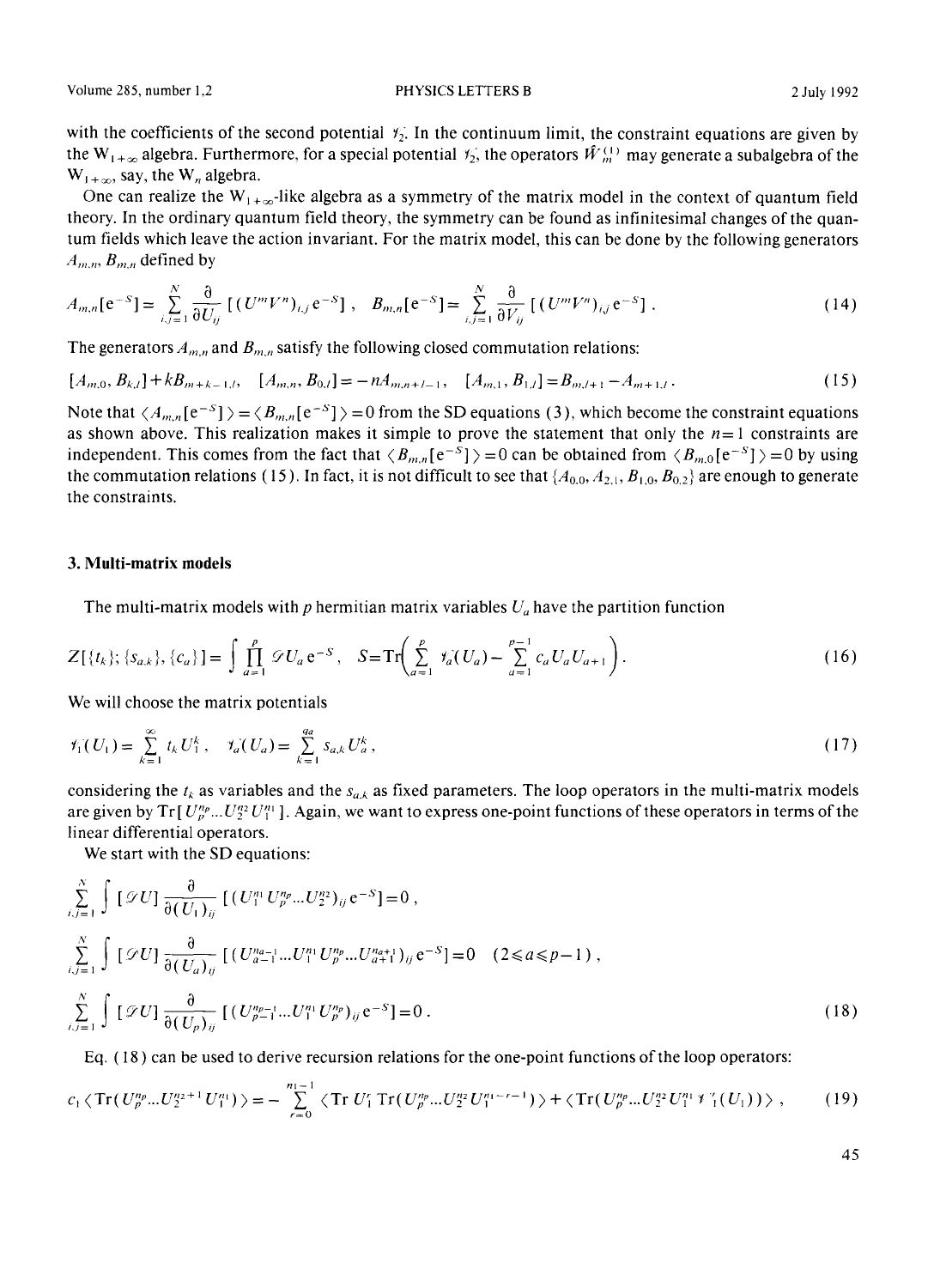$$
c_{a-1} \langle \text{Tr}(U_{p}^{n_{p}}...U_{a+1}^{n_{a+1}}U_{a-1}^{n_{a-1}+1}...U_{1}^{n_{1}}) \rangle + c_{a} \langle \text{Tr}(U_{p}^{n_{p}}...U_{a+1}^{n_{a+1}+1}U_{a-1}^{n_{a-1}}...U_{1}^{n_{1}}) \rangle
$$
  
\n
$$
= \langle \text{Tr}(U_{p}^{n_{p}}...U_{a+1}^{n_{a+1}}\mathscr{V}'_{a}(U_{a})U_{a-1}^{n_{a-1}}...U_{1}^{n_{1}}) \rangle, \quad 2 \le a \le p-1,
$$
  
\n
$$
c_{p-1} \langle \text{Tr}(U_{p}^{n_{p}}U_{p-1}^{n_{p-1}+1}...U_{1}^{n_{1}}) \rangle = -\sum_{r=0}^{n_{p-1}} \langle \text{Tr}(U_{p}^{r}\text{Tr}(U_{p}^{n_{p-r-1}}U_{p-1}^{n_{p-1}}...U_{1}^{n_{1}}) \rangle
$$
  
\n
$$
+ \langle \text{Tr}(\mathscr{V}'_{p}(U_{p})U_{p}^{n_{p}}U_{p-1}^{n_{p-1}}...U_{1}^{n_{1}}) \rangle.
$$
  
\n(21)

Eq. (19) can be rewritten in the form of the recursion relations in terms of the differential operators

$$
\mathcal{W}_{m}^{(n+1)}(n_{3},...,n_{p}) = \sum_{r=-\infty}^{m+n-1} \sum_{i=0}^{n} \sum_{i=0}^{n} \langle J_{r} \circ \mathcal{W}_{m-r}^{(n)}(n_{3},...,n_{p}) \rangle \langle J_{r} \rangle, \n\mathcal{W}_{m-n}^{(n+1)}(n_{3},...,n_{p}) Z[\{t_{k}\}] = -c_{1}^{n} c_{2}^{n_{3}}...c_{p-1}^{n_{p}} \langle \text{Tr}(U_{p}^{n_{p}}...U_{2}^{n}U_{1}^{m}) \rangle.
$$
\n(22)

We want to show that any one-point function can be expressed in terms of the variables  $t_k$  and their derivatives. Since eq. (22) for  $n_3 = ... = n_p = 0$  with the identification  $c = c_1$  is exactly the same as eq. (8),  $\mathcal{W}_m^{(n+1)}(0, ...$  $0 = W_m^{(n+1)}$  of the two-matrix model.

To derive other one-point functions, we consider other recursion formulae coming from eq. (20) ( $2 \le a \le p-1$ )

$$
\mathcal{W}_{m}^{(n+1)}(n_{3},...,n_{a-1},0,n_{a+1}+1,...,n_{p})
$$
\n
$$
= -\frac{c_{a-1}}{c_{a-2}} \mathcal{W}_{m}^{(n+1)}(n_{3},...,n_{a-1}+1,0,n_{a+1},...,n_{p}) + \sum_{k=1}^{q_{a}} \frac{k s_{a,k}}{c_{a-1}^{k-1}} \mathcal{W}_{m}^{(n+1)}(n_{3},...,n_{a-1},k-1,n_{a+1},...,n_{p}).
$$
\n(23)

Assuming that we can express all operators  $\mathcal{W}_m^{(n)}$  (0, ..., 0,  $n_a$ ,  $n_{a+1}$ , ...,  $n_p$ ) in terms of  $t_k$ , we can find  $\mathcal{W}_m^{(n)}$  (0, ..., 0,  $n_{a+1}$ , ...,  $n_p$ ) by repeatedly using eq. (23). Therefore, we showed inductively that all the one-point functions can be found as differential operators of the  $t_k$  acting on the partition function. Finally, if one finds all the operators in terms of the  $t_k$ , one can find the constraint equations on the partition function from eq. (21). Among others, the case of  $n_p=0$  gives the following equations:

$$
\hat{W}_{m}^{(1)}(n_{3},...,n_{p-1}+1,0)\mathbb{Z}[\{t_{k}\};\{s_{a,k}\},\{c_{a}\}]=0,
$$
\n
$$
\hat{W}_{m}^{(1)}(n_{3},...,n_{p-1}+1,0)=\mathcal{W}_{m}^{(1)}(n_{3},...,n_{p-1}+1,0)-c_{p-2}\sum_{k=1}^{q_{p}}\frac{k s_{p,k}}{c_{p-1}^{k}}\mathcal{W}_{m}^{(1)}(n_{3},...,n_{p-1},k-1) \quad (p \geq 4) \tag{24}
$$

and we must treat carefully the index *n* in eqs. (23) and (24) for  $\leq 3$ .

We apply the above general analysis to the three-matrix model.  $D$  "thing

$$
\mathscr{W}_{m-n}^{(n+1)}(l)Z[\{t_k\}] = -c_1^n c_2^l \langle \operatorname{Tr}(W^l V^n U^m) \rangle \;, \tag{25}
$$

they satisfy the following recursion relations:

$$
\mathcal{W}_m^{(n+1)}(l) = \sum_{r=-\infty}^{m+n-1} \mathcal{X}_{r} \circ \mathcal{W}_{m-r}^{(n)}(l) \mathcal{X}, \quad \mathcal{W}_m^{(1)}(l+1) = -c_1 \mathcal{W}_{m+1}^{(1)}(l) + \sum_{k=2}^{q_2} \frac{k s_{2,k}}{c_1^{k-1}} \mathcal{W}_m^{(k)}(l) \tag{26}
$$

As explained above, from  $\mathcal{W}_{m}^{(n)}(0) = W_{m}^{(n)}$  one can find the  $\mathcal{W}_{m}^{(1)}(1$  from the second equation and the  $\mathcal{W}_{m}^{(n)}(l)$ from the first one. Continuing this step, one can find all the  $\mathcal{W}_{m}^{(n)}(t)$ . Finally, the constraint equations come from eq. (24). For an explicit example, consider the following potentials:  $\mathcal{H}_2(V)=v_2V^2+v_3V^3$  and  $\mathcal{V}_3(W) = w_2 W^2 + w_3 W^3$ . From eq. (26), one can find the explicit expressions

$$
\mathcal{W}_m^{(1)}(1) = -c_1 W_{m+1}^{(1)} + \frac{2v_2}{c_1} W_m^{(2)} + \frac{3v_3}{c_1^2} W_m^{(3)},\tag{27}
$$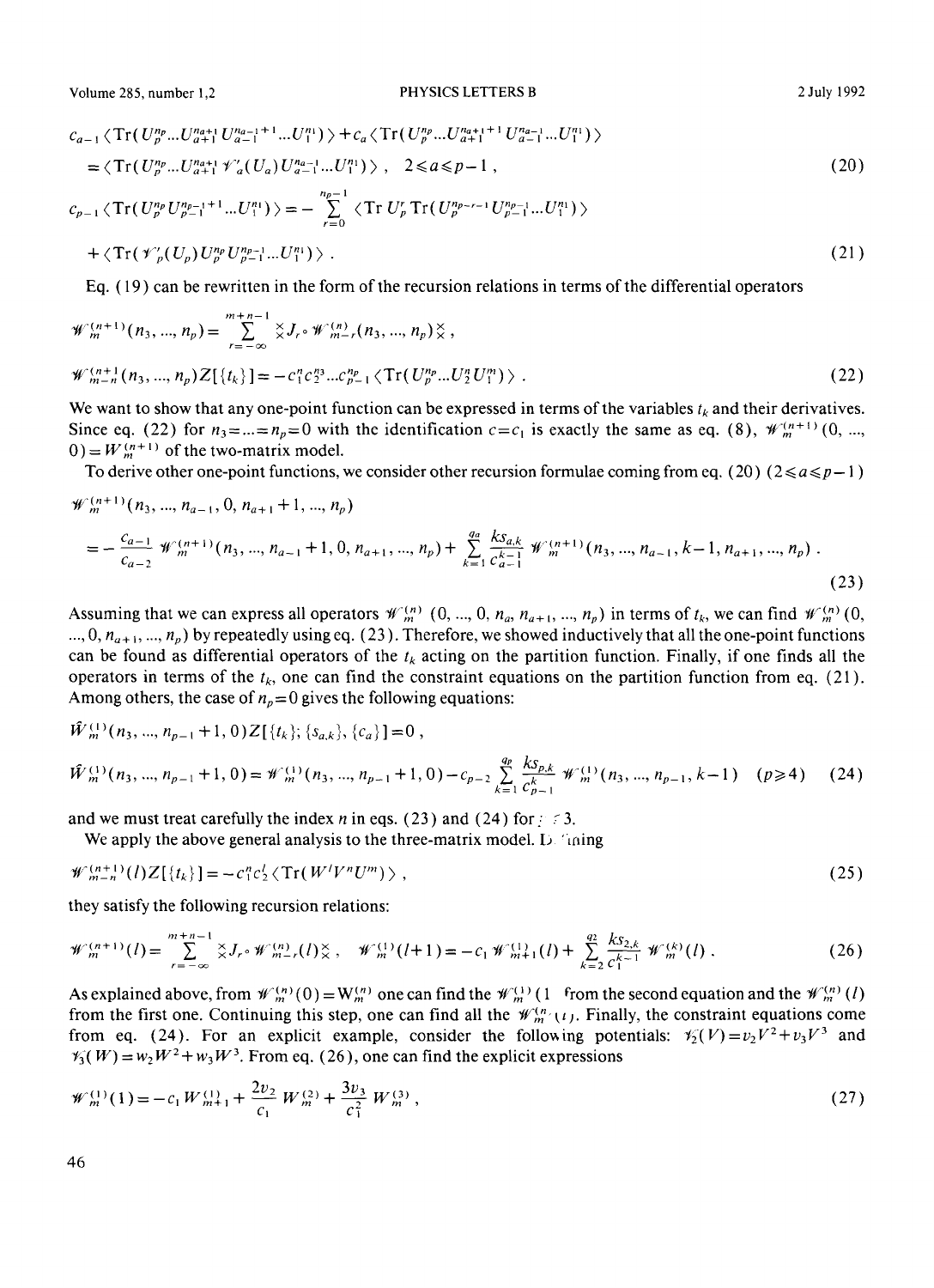$$
\mathcal{W}_{m}^{(2)}(1) = \sum_{r=0}^{m} \frac{\partial}{\partial t_{r}} \cdot \mathcal{W}_{m-r}^{(1)}(1) + \sum_{r=1}^{\infty} rt_{r} \mathcal{W}_{m+r}^{(1)}(1),
$$
  
\n
$$
\mathcal{W}_{m}^{(3)}(1) = \sum_{r=0}^{m+1} \frac{\partial}{\partial t_{r}} \cdot \mathcal{W}_{m-r}^{(2)}(1) + \sum_{r=1}^{\infty} rt_{r} \mathcal{W}_{m+r}^{(2)}(1),
$$
  
\n
$$
\mathcal{W}_{m}^{(1)}(2) = -c_{1} \mathcal{W}_{m+1}^{(1)}(1) + \frac{2v_{2}}{c_{1}} \mathcal{W}_{m}^{(2)}(1) + \frac{3v_{3}}{c_{1}^{2}} \mathcal{W}_{m}^{(3)}(1),
$$
\n(27 cont'd)

and the constraint equations are

$$
\hat{\mathcal{W}}_{m-1}^{(2)}(0)Z = \left(W_{m-1}^{(2)} - \frac{2c_1 w_2}{c_2^2} \mathcal{W}_m^{(1)}(1) - \frac{3c_1 w_3}{c_2^3} \mathcal{W}_m^{(1)}(2)\right)Z = 0,
$$
\n(28)

where  $W_m^{(2)}$ ,  $W_m^{(3)}$  are given in eq. (10).

### **4. Discussions**

In this paper, we computed one-point functions of the multi-matrix models in terms of the differential operators acting on the partition functions. The operators are completely determined by the recursion formulae, derived from the SD equations and generate the  $W_{1+\infty}$ -like algebra. Furthermore, we derived the constraint equations on the partition functions using these operators. Since the partition functions are the " $\tau$  functions" of the 2D Toda hierarchies [4,6,7 ], this means the one-point functions as well as the partition functions are completely determined by the integrable systems and symmetry structures. Our method can be generalized to the multi-point functions. Again, the generating operators are determined by the recursion relations which come from the SD equations.

It is also possible to consider the *Sk* as variables such that one can introduce another differential operators for the two-matrix model. For the potentials  $\mathcal{V}_1^*(U) = \sum_k t_k U^k$ ,  $\mathcal{V}_2^*(V) = \sum_k s_k V^k$ , one can define

$$
W_{m-n}^{(n+1)}Z[\{t_k\},\{s_k\}] \equiv -c^n \langle \text{Tr}(V^n U^m) \rangle \ , \quad \bar{W}_{m-n}^{(n+1)}Z[\{t_k\},\{s_k\}] \equiv -c^n \langle \text{Tr}(U^n V^m) \rangle \ , \tag{29}
$$

where both  $W_{m}^{(n)}$  and  $\bar{W}_{m}^{(n)}$  satisfy the recursion relation (8). The constraint equations are just

$$
[c^{mj}W^{(n+1)}_{m-n} - c^n \bar{W}^{(m+1)}_{n-m}]Z[\{t_k\},\{s_k\}] = 0.
$$
\n(30)

Another interesting point we want to mention is that the constraint equations for the multi-matrix models like eq. (28) have a very similar form as those of the two-matrix models (24). The coefficients of the second potential of the two-matrix model can be decided on by those of the multi-matrix potentials. The correspondence, however, is not quite exact. There appear some terms in the constraint equations of the multi-matrix models which do not exist in those of the two-matrix model. This observation reminds us of the recent conjectures that all the multi-critical points can be achieved by the two-matrix model  $[15]$ . If the extra terms at finite N are suppressed in the double scaling limit, our observation can be a proof of this claim. Related to this and other motivations, it would be very interesting to consider the double scaling limit of our formalism. Our discovery that the correlation functions are generated by the  $W_{1+\infty}$ , algebra acting on the "*t*-functions" of the 2D Toda hierarchy seems to be consistent with the results in the double scaling limit in that the correlation functions of the one-matrix model are given by KdV-hierarchy equations [2] and that the  $\tau$ -function of the p reduced KPhierarchy satisfies the  $W_{1+p}$  constraint equations [10].

Recently, there have been several papers which mention the  $W_{1+\infty}$  algebra. Our  $W_{1+\infty}$  algebra is different from that of ref. [16] in that the latter comes from the higher order terms under the change of M to  $M + \delta M$ . Therefore, this constraint exists even for the one-matrix model. Our  $W_{1+\infty}$  constraints exist only for the multimatrix models and will have a direct connection with the  $W_n$  algebra structures conjectured in ref. [9] in the